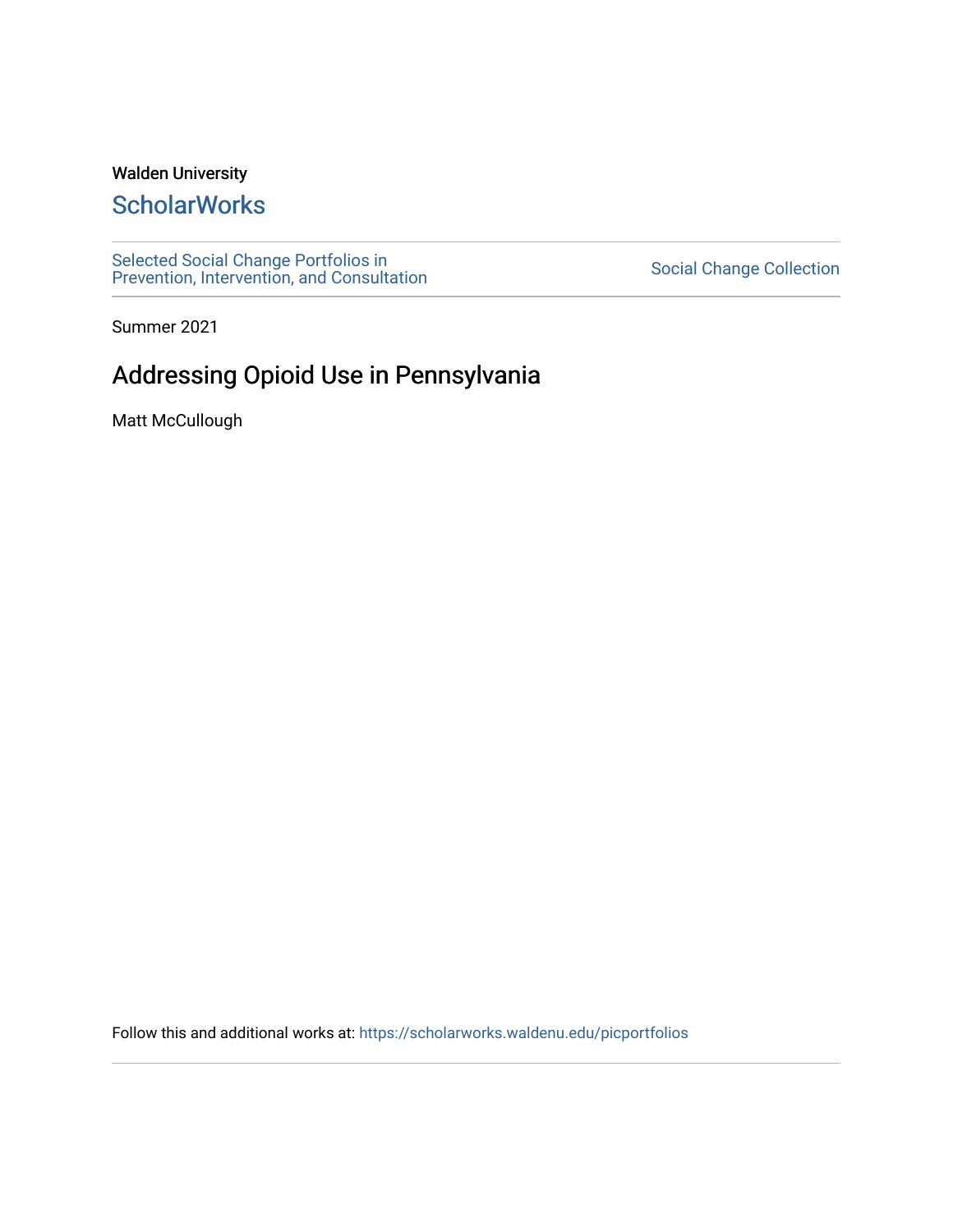COUN 6785: Social Change in Action:

Prevention, Consultation, and Advocacy

# **Social Change Portfolio**

Matt McCullough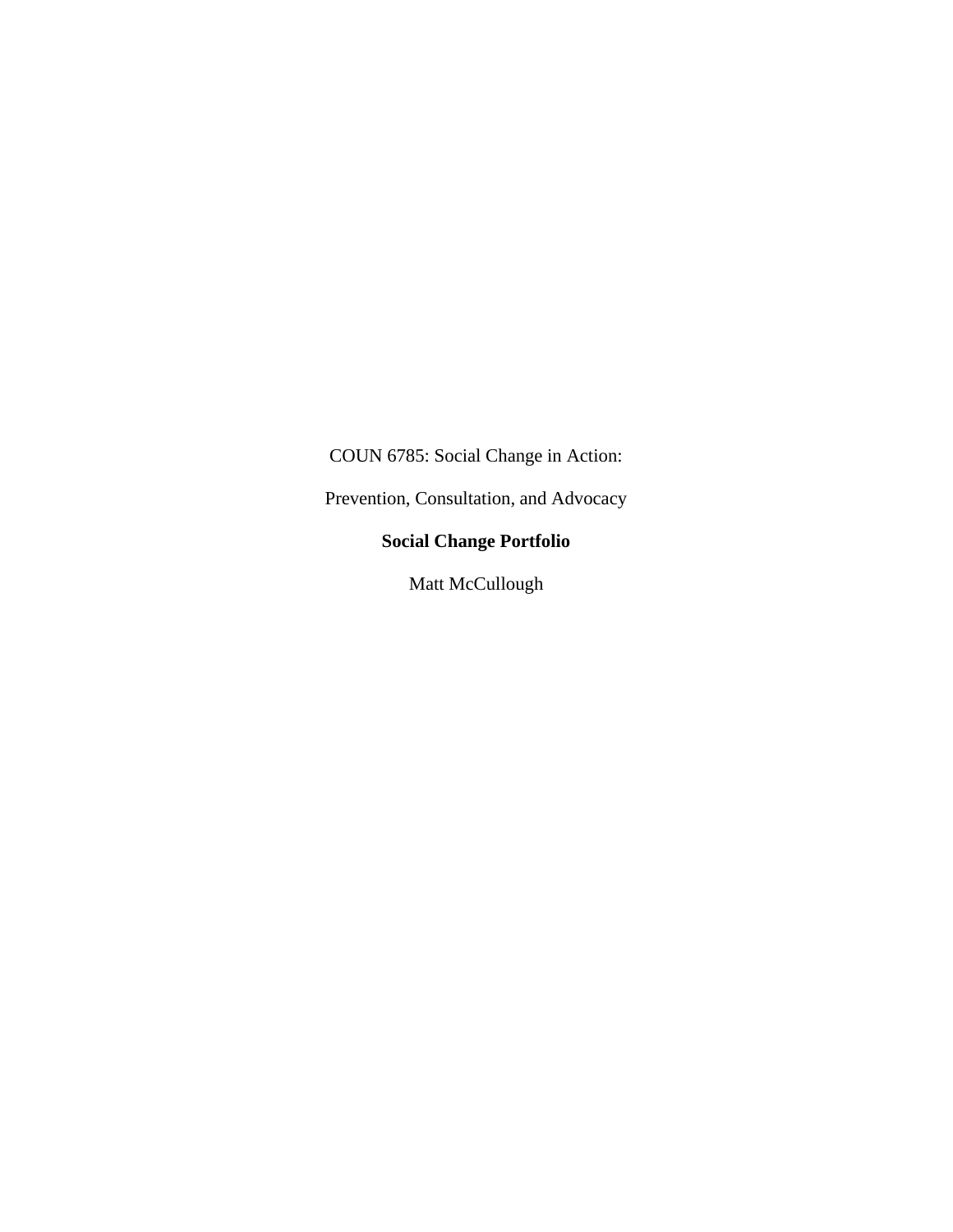### **Contents**

Below are the titles for each section of the Social Change Portfolio. To navigate directly to a particular section, hold down <ctrl> and click on the desired section below.

### **Please do not modify the content section, nor remove the hyperlinks.**

[Please note that in brackets throughout this template you will see instructions about information to include in each section. Please delete the instructions that are found in brackets, including this message, and replace the bracketed instructions with the relevant content for each section].

**[Overview](#page-3-0)** 

[Introduction](#page-4-0)

[Scope and Consequences](#page-4-1)

[Social-ecological Model](#page-5-0)

[Theories of Prevention](#page-7-0)

[Diversity and Ethical Considerations](#page-8-0)

[Advocacy](#page-10-0)

**[References](#page-12-0)** 

[ScholarWorks Contributor Agreement](#page-14-0)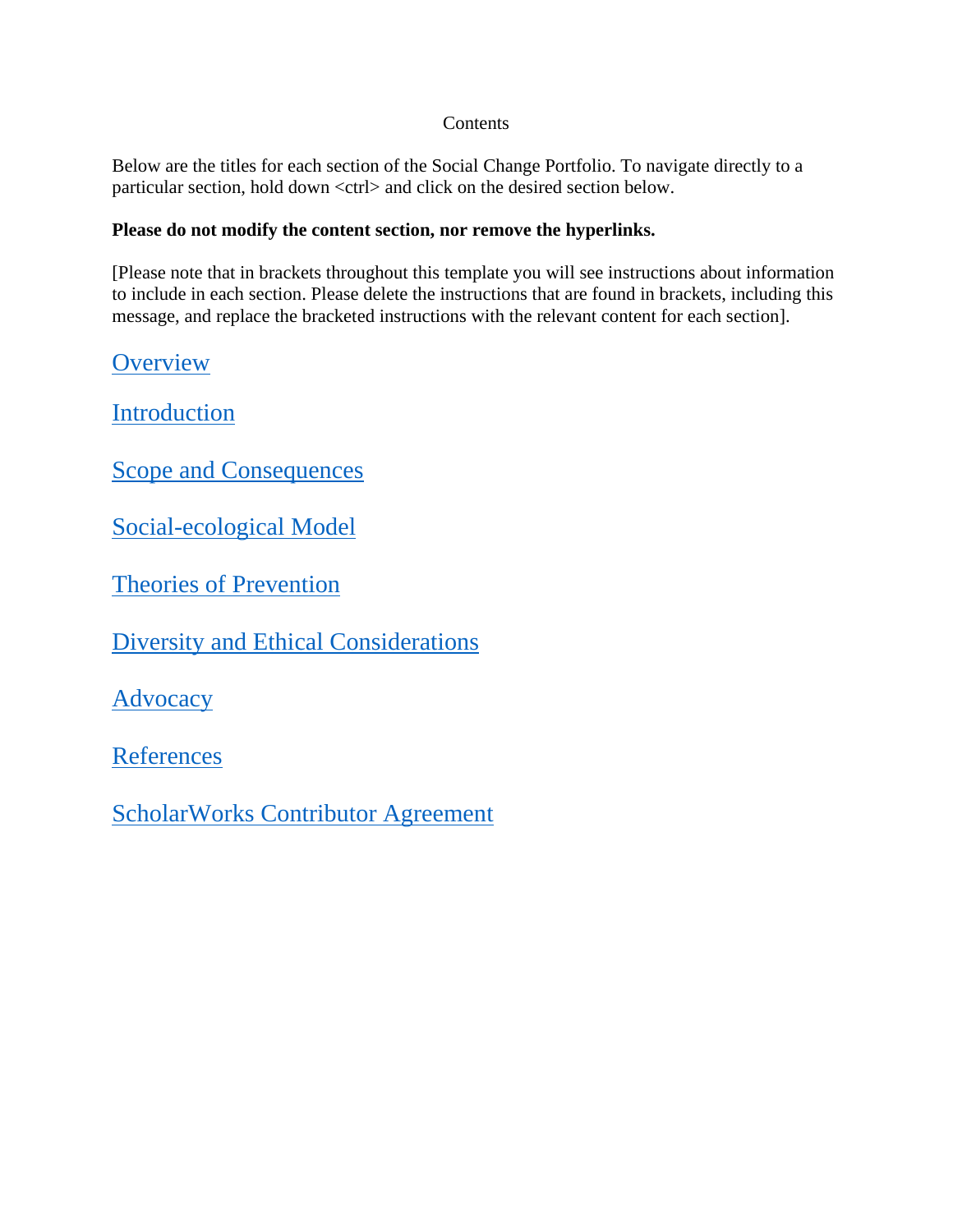# <span id="page-3-0"></span>**OVERVIEW**

#### Keywords: Opioid use, Prevention, Pennsylvania

### Addressing Opioid Use in Pennsylvania

Goal Statement: This social change portfolio will discuss the scope and consequences of this issue, apply the social-ecological model to this problem, address theories for prevention, discuss any diversity and ethical considerations as well as how to advocate regarding addiction.

Significant Findings: According to Pennsylvania Opioids, the rate of drug related overdoses has increased steadily over the last three years averaging at about 4,500 deaths per year. The opioid issue in Pennsylvania has the most effect regarding white and black males ages 12-25 years old. The Counselors Care program (CARE) is a high-school based intervention for students at a high risk for suicide and/or dropping out of school as well as reducing drug and alcohol consumption. Utilizing this information addressing this issue with a proper prevention technique as well as advocating for this population could lead to promising results.

Objectives/Strategies/Interventions/Next Steps: Advocating for this client population is a good way to make progress. Utilizing Person-Centered theory would be an effective method of assisting people with the opioid issue. Realizing that having a positive impact on any of the levels of the socio-ecological model is beneficial overall as opposed to no progress at all. It is important to consider specific ethical and diversity considerations such as working with minors.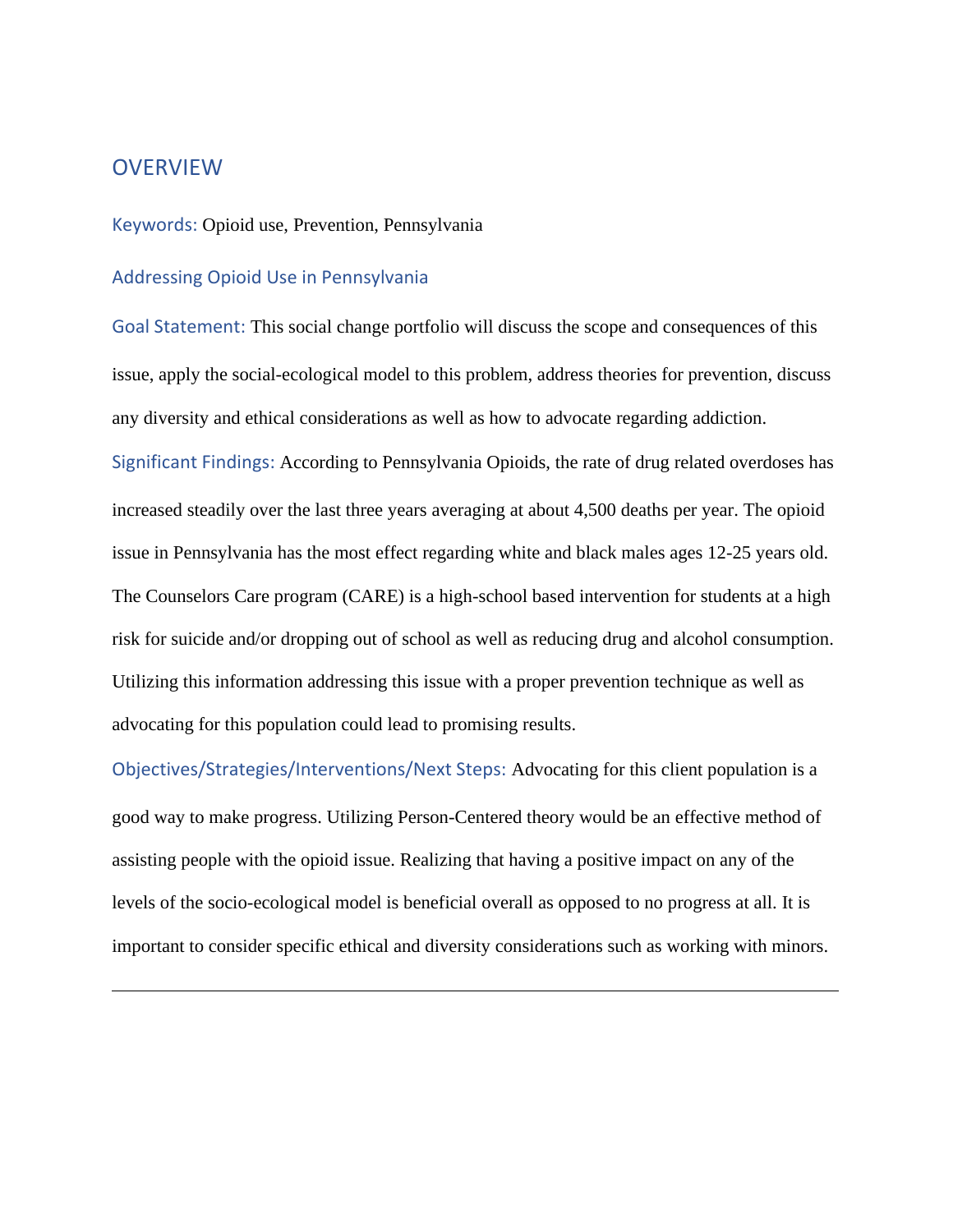# <span id="page-4-0"></span>INTRODUCTION Addressing the Opioid Issue in Pennsylvania

According to Pennsylvania Opioids, the rate of drug related overdoses has increased steadily over the last three years averaging at about 4,500 deaths per year. When looking back even further between 2016-2017 the number of overdosing deaths had risen by over 40% (Pennsylvania Drug Rehab Centers And Addiction Treatment Programs, 2021). This social change portfolio will address the opioid issue in Pennsylvania. This social change portfolio will discuss the scope and consequences of this issue, apply the social-ecological model to this problem, address theories for prevention, discuss any diversity and ethical considerations as well as how to advocate regarding addiction.

# <span id="page-4-1"></span>PART 1: SCOPE AND CONSEQUENCES Addressing the Opioid Issue in Pennsylvania

According to NIDA (2020), in Pennsylvania a total of 65% of the drug overdose deaths involved opioids specifically. The numbers seem to be staying steady or even slowly increasing at least over the last few years. This is a clear indication of an overall drug problem and specifically the opioid issue in Pennsylvania. In 2016 Pennsylvania's rate of opioid overdose deaths was 40% higher than the rest of the country and to put that into perspective roughly 13 people died every day from drug overdose (Pennsylvania Drug Rehab Centers And Addiction Treatment Programs, 2021).

Clearly the opioid epidemic is an abundant issue in Pennsylvania, however death is not the only consequence that occurs from the opioid epidemic. Regarding social, familial, and mental health consequences the opioid epidemic plays a major role in all three of these. The peer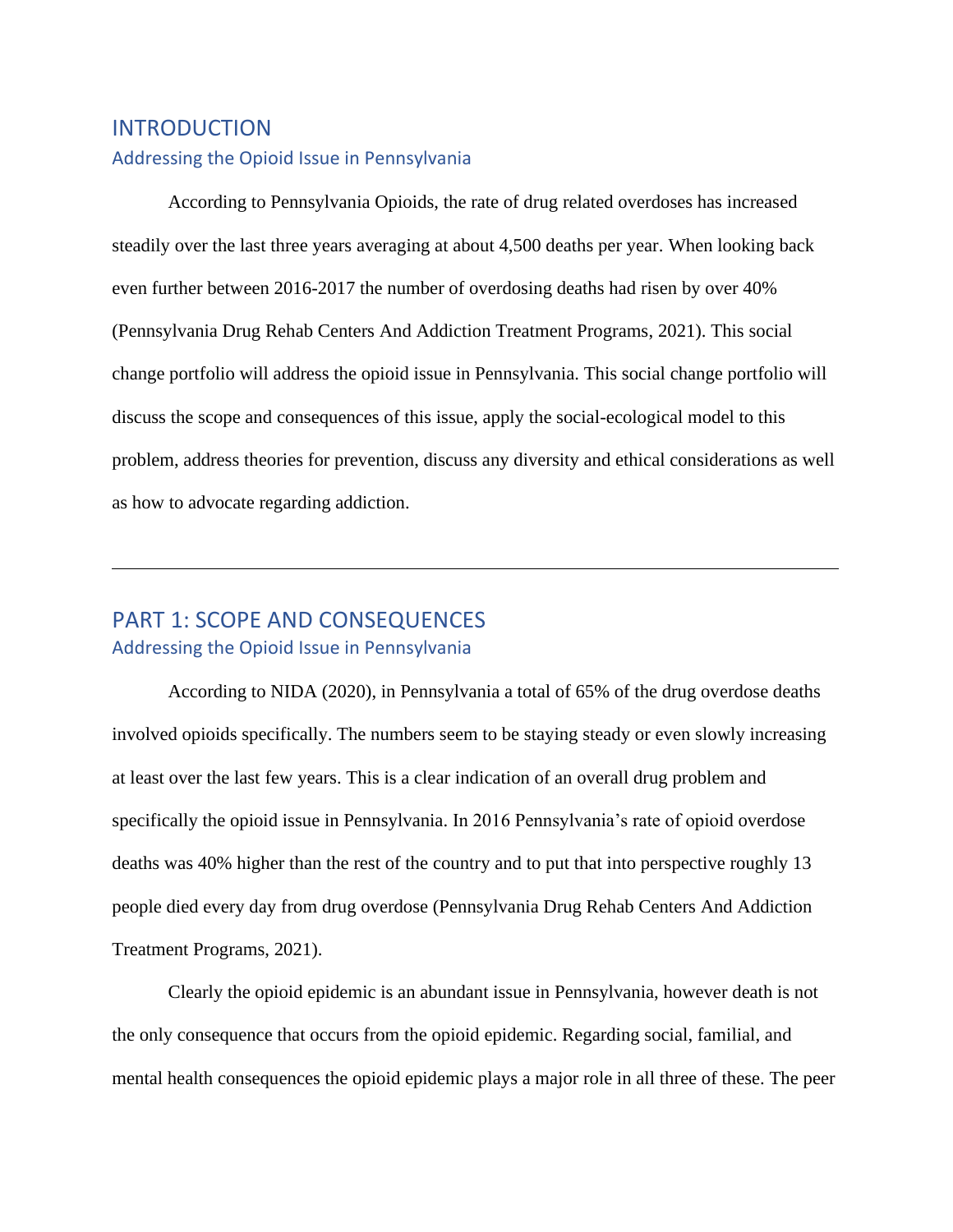pressure to partake in the use/abuse of drugs in small town America is quite pertinent. This pressure can lead to loss of friends or family due to difference in beliefs or distancing and of course death. The mental health aspect that coincides with the opioid problem is a horrifying combination. Each case is different so there is no definitive formula of how heavily they correlate with one another, however when both are present it can lead to devastating results. According to Tung (2019), the rate of deaths caused by either drugs, alcohol, suicide, or any combination of the three was 50% higher than the rest of the country.

My goal for addressing the opioid issue would be to spread awareness through education as an attempt to prevent countless opioid addictions and/or overdoses from occurring.

# <span id="page-5-0"></span>PART 2: SOCIAL-ECOLOGICAL MODEL

#### Addressing the Opioid Issue in Pennsylvania

The CDC (n.d.) mentions utilizing a four-level social-ecological model which focuses on various protective strategies. These four levels consist of the individual, relationship, community, and societal level. Each of these four levels is unique and complex and therefore the protective strategies need to be so as well.

#### **Individual**

The individual level tends to focus on the biological and personal history of the person. When looking at a person's addiction, especially on the individual level, it is important to consider their genetic predisposition (SAMHSA, n.d.). According to Capuzzi and Stauffer (2020), some research points to the inheritance of genetic components that result in a deficiency of vitamins that might lead to a craving sensation. Some protective strategies for the individual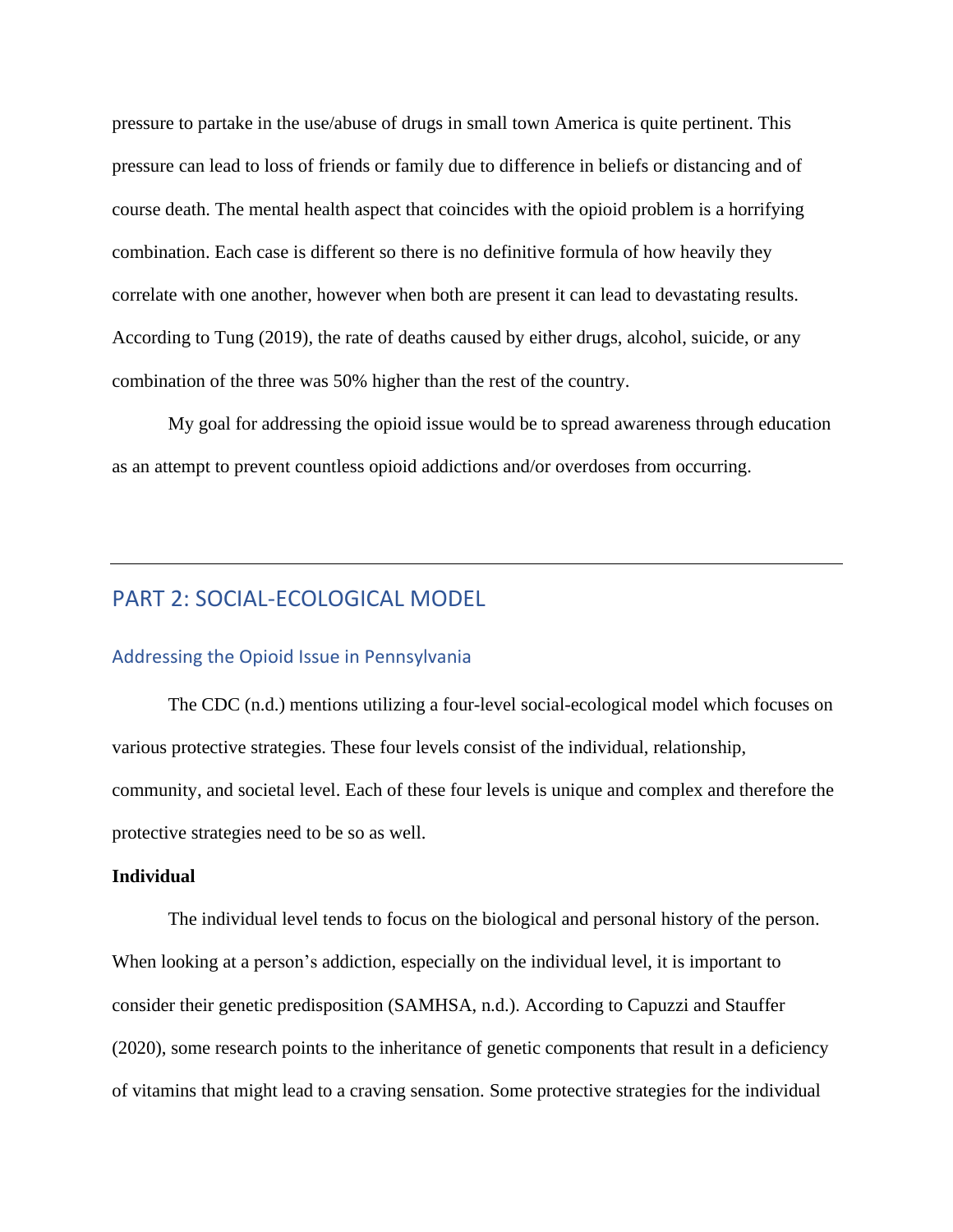level could be some self-care and self-control (SAMHSA, n.d.). Assisting an individual with their self-care may make them feel more confident in themselves and therefore may not feel the need to seek that rush of positive feeling in opioids. Along those lines, having better self-control will allow for less of a chance of impulsivity.

#### **Relationship**

When discussing the second level of the social-ecological model there are many more factors involved. Some of the many risk factors of the relationship level are friends and family who suffer from mental illness or use opioids themselves (SAMHSA, n.d.). If the parents use/abuse opioids then not only could there be the genetic predisposition, but it could reinforce that behavior as well. I do believe that this can occur with a person's peers as well as their parents and depending on the individual one may have more of an influence than the other. Some of the protective strategies for the relationship level include more parental involvement and promoting positive relationships.

#### **Community**

The CDC (n.d.) describes the third level of the social-ecological model as the settings of the community such as schools, workplace, neighborhood, etc. Risk factors include poor communities, violent areas, lack of resources and poor education. Individuals in a poor community might not have the proper resources to assist children or adults with their opioid addiction. In Pennsylvania, the highest rates of opioid addiction occur in the poor rural areas as well as the densely populated cities such as Philadelphia and Pittsburgh. There are a variety of protective factors at the community level and the one I feel is most important is providing better education and resources to the community. Providing better resources for the neighborhood and proper education for the school systems will reduce the use of opioids in the poor communities.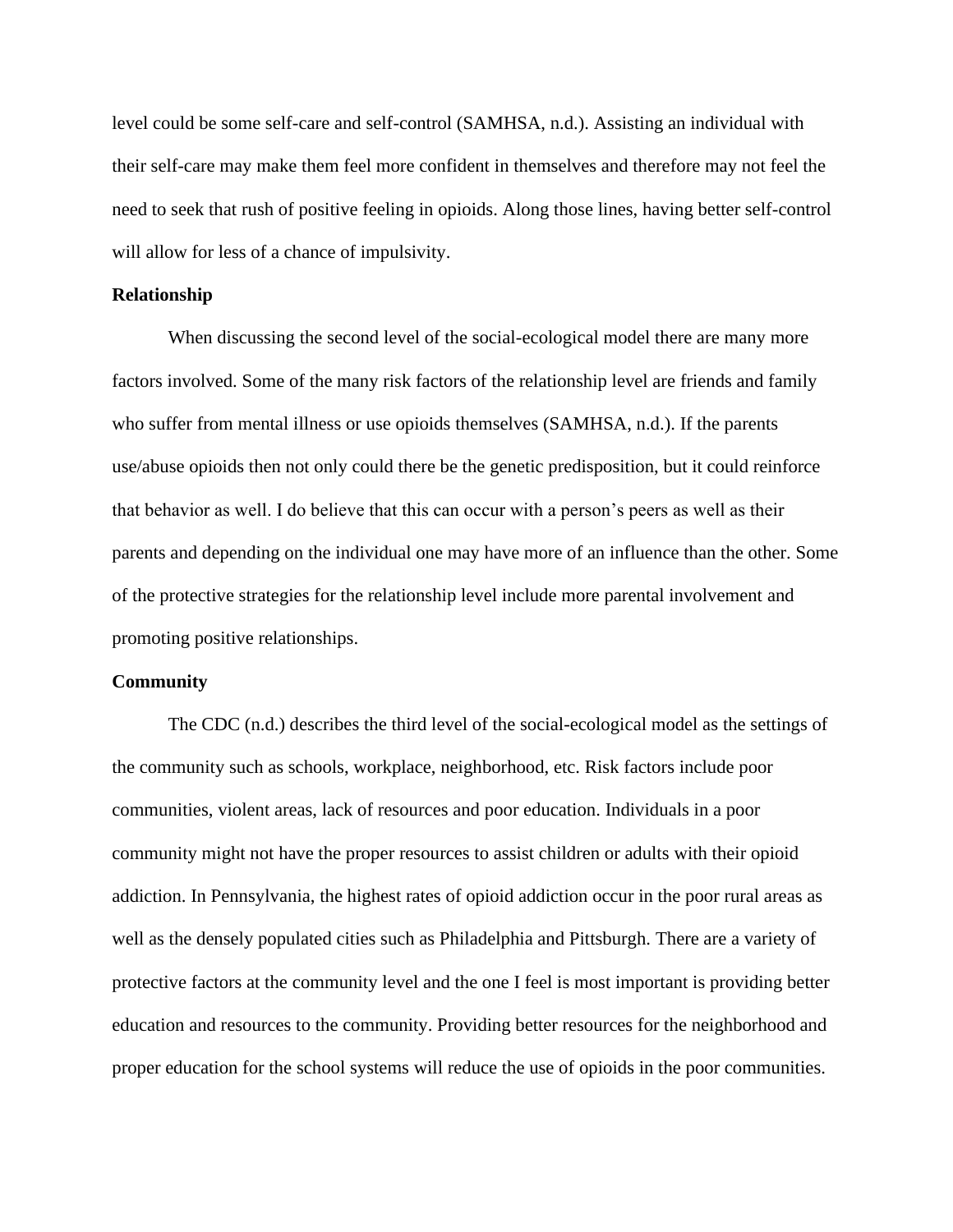Other protective strategies include reducing social isolation by providing after school activities or religious based practices.

#### **Societal**

In the fourth and final level of the model the societal level tends to focus on the broader factors such as social and cultural norms that encourage opioid use. This can come from the media or celebrities that tend to glorify the use of drugs encouraging people to seek out this lifestyle that seems ideal. In the small rural towns that I have resided in over the last 20 years I have personally seen how drugs, specifically opioids, can become glorified and sought out. The protective factors can include laws or policies regulating the availability and/or the quantity of opioids to be used (SAMHSA, n.d.). Lastly, it is important to realize what the laws and policies might be in your school, job, or state that can be utilized as proper protective strategies.

# <span id="page-7-0"></span>PART 3: THEORIES OF PREVENTION

#### Addressing the Opioid Issue in Pennsylvania

There are a variety of different theories that would be applicable towards the prevention of hard drug use, or specifically in this case opioid use/abuse. Utilizing specific theories to incorporate with an established evidence-based program regarding opioid use would be greatly beneficial. I believe the person-centered theory would be quite applicable towards the prevention of opioid use in Pennsylvania.

#### **Person-Centered Theory**

Person-centered theory relies heavily on counselors being able to be empathetic. Utilizing person-centered theory is trying to understand the client's world from the point of view of the client (Capuzzi & Stauffer, 2016). Continued counseling utilizing this theory will lead clients towards having more trust in themselves combined with being free from stereotypes and greater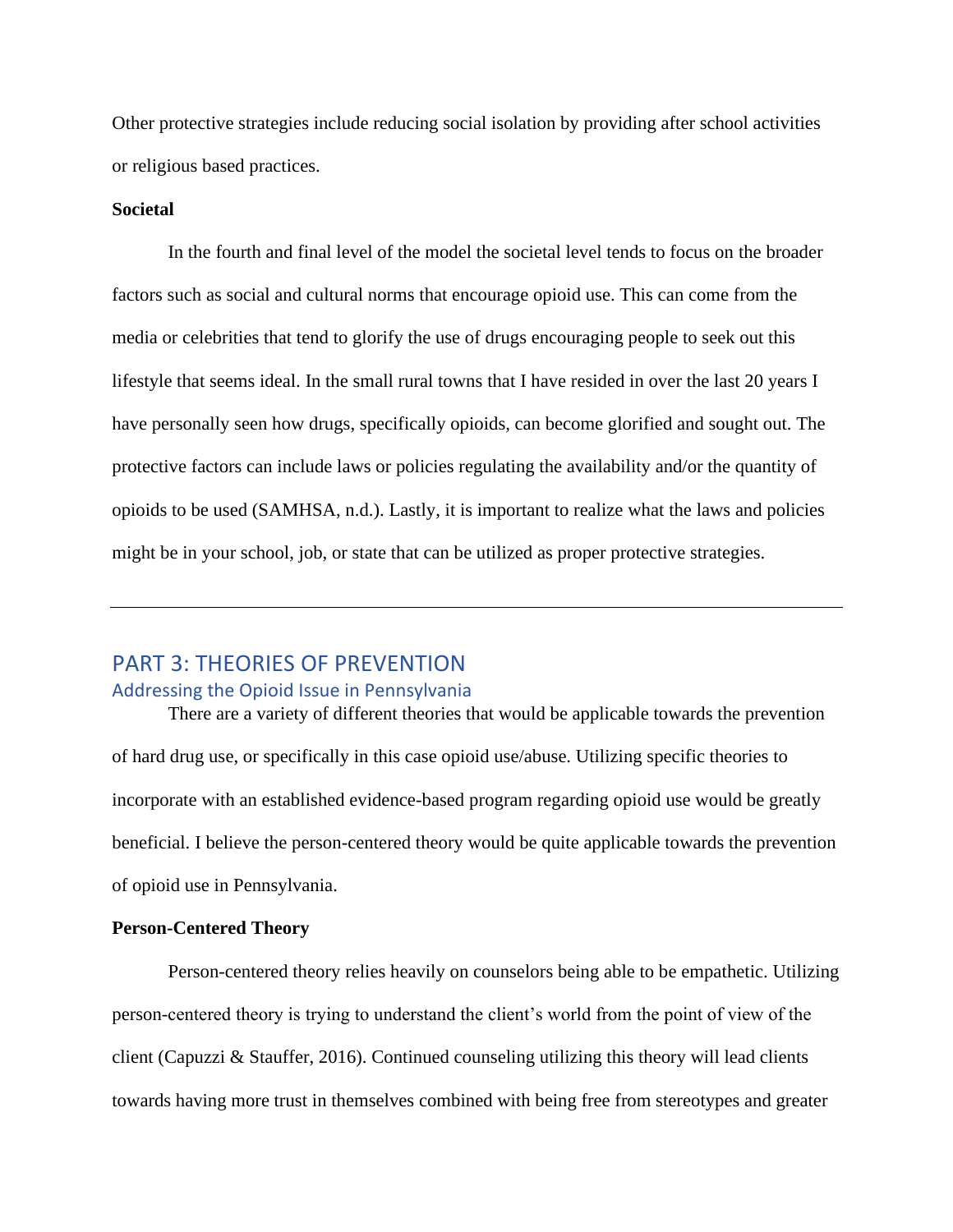self-empowerment. With all these aspects coming to play regarding person-centered theory proves its usefulness regarding the prevention of opioid usage. If clients are capable of being free from stereotypes and possess a higher form of self-empowerment as well as trust themselves more will lead to less drug use. According to Tung (2019), the opioid deaths increased dramatically of people ages 18-34 years old. Person-centered theory is a way to capitalize on these preventable deaths by empowering people in this age group or even before they reach this age range.

The Counselors Care program (CARE) is a high-school based intervention for students at a high risk for suicide and/or dropping out of school. Even though this is the focus of this group this programs focus does correlate with drug use as well. The results of this group lead to a decrease in marijuana, alcohol consumption, and hard drug usage such as opioids (Social Programs that Work, 2018). Specifically, this program focused on urban high schools and since a substantial amount of the opioid use percentages come from the major cities of Pennsylvania (Philadelphia and Pittsburgh) this is proven to be beneficial in prevention of opioid use.

### <span id="page-8-0"></span>PART 4: DIVERSITY AND ETHICAL CONSIDERATIONS Addressing the Opioid Issue in Pennsylvania

When addressing the opioid crisis that has struck Pennsylvania there are many socioeconomic, racial, and ethical considerations that need to be considered. Certain aspects of this opioid crisis need to be taken more seriously while respectfully looking at ethical considerations when utilizing the ACA. Even though there are countless cultural considerations to be aware of for the sake of the opioid crisis in Pennsylvania we are going to focus on age and race.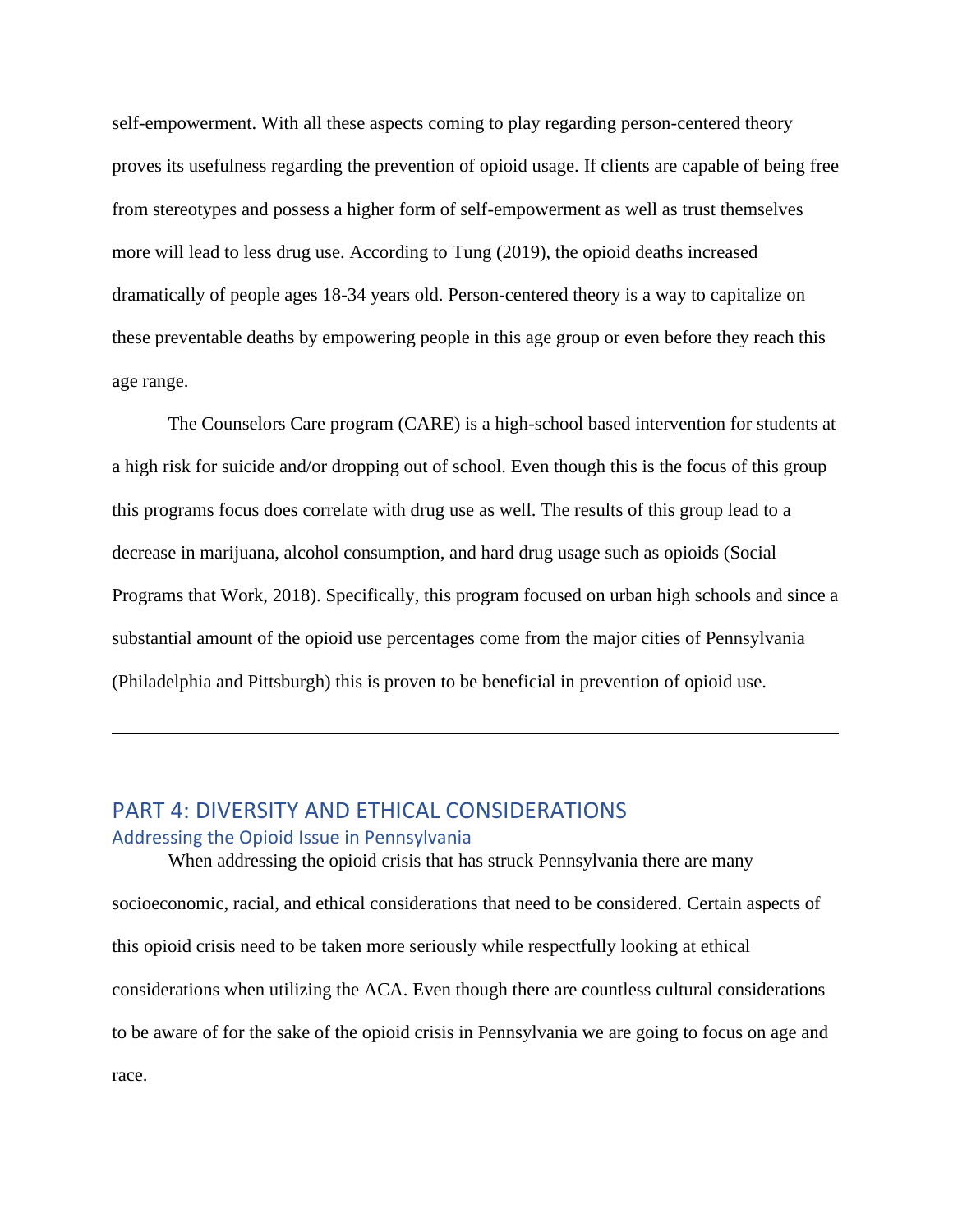According to Hudgins et. al, (2019), non-Hispanic whites and blacks as well as males are more likely to misuse opioids then Hispanics or females. Not only were the prevalence of misuse higher for whites and blacks, but there was a higher rate of use for adolescents and young adults. Those who disclosed opioid misuse mentioned a high prevalence of prior drug use (primarily hallucinogens) (Hudgins et. al, 2019). Utilizing this information, the target population for a prevention program would be adolescent and young adult white and black males.

Two mechanisms to increase the cultural relevance of the prevention program would be to focus on accessibility to the prevention program as well as their support system. Accessibility is something that needs to be taken into consideration considering the population is between 12- 25 years old. People below the age of 16 in the state of Pennsylvania are incapable of driving themselves alone and in the rural areas there is limited to no public transportation. This is even more relevant when discussing the poorer families who may not be able to afford the cost or time it takes to drive or arrange transportation for their children to attend the prevention program. Regarding their support system, according to Hudgins, et. al (2019), out of the 3,000 adolescents and young adults who disclosed their misuse of opioids 55% of them said they obtained these opioids from their friends or relatives. Focusing on families and communities as a whole is an important aspect regarding the prevention program for the opioid crisis in the state of Pennsylvania.

There are several ethical considerations when discussing the opioid crisis that is affecting this population. The first ethical consideration I would like to address is code A.2.d. the inability to give consent. According to the ACA (2014), minors are incapable of giving consent and therefore the counselor must involve the person capable of providing that consent and include them when appropriate. Another consideration would be code E.8 which according to ACA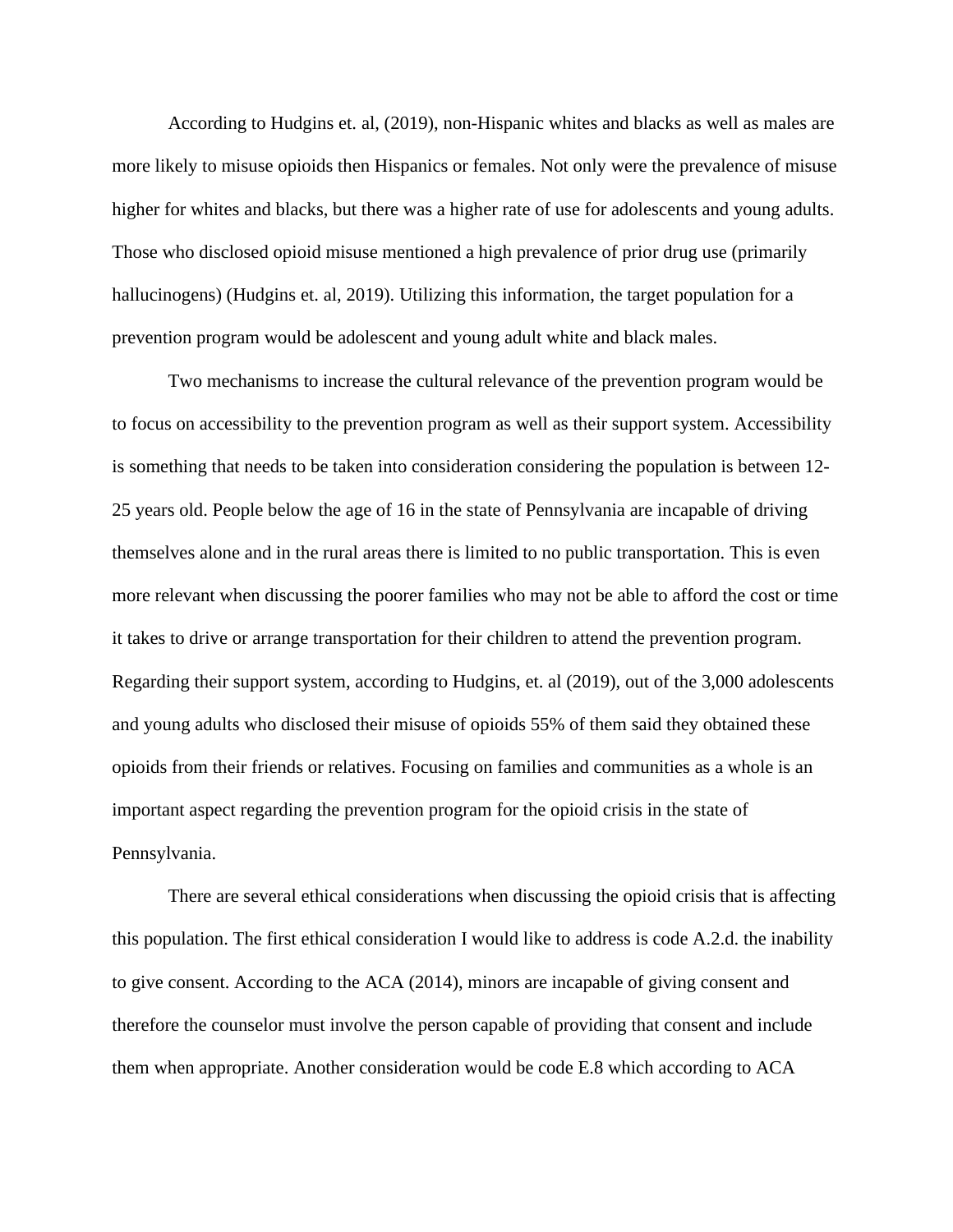(2014), states that "counselors recognize the effects of age, color, culture, disability, ethnic group, gender, race, language preference, religion, spirituality, sexual orientation, and socioeconomic status" and utilizes this information accordingly. Lastly, I would like to address ethical code B.4.b which highlights the importance of family counseling confidentiality (ACA, 2014). This is especially relevant due to the high probability of attending to not only the adolescent or young adult, but also to their family/support system as well.

# <span id="page-10-0"></span>PART 5: ADVOCACY Addressing the Opioid Issue in Pennsylvania **Institutional**

According to the Multicultural and Social Justice Counseling Competencies (MSJCC) (2015) the institutional level represents things such as churches and schools. There are many barriers when discussing the institutional level and promoting advocacy. The lack of resources at this level can be critical towards hindering the amount of advocacy that can be achieved regarding opioid addiction. A school, church, or community may not have the fiscal means to support longer hours, more staff, or proper training to properly advocate on behalf of this group. Another barrier at the institutional level may be how/when to advocate. When/how is it appropriate to address advocating on behalf of this group at a school or church? When/how do we approach this topic without offending certain individuals or turning people off from this school or church due to a disagreement in beliefs/values regarding this specific topic. These are just a few of the barriers that could come into play at the institutional level.

On the other hand, there is one advocacy action I would like to attempt to address these problems and that is collaboration. Having/allowing for the school and church to collaborate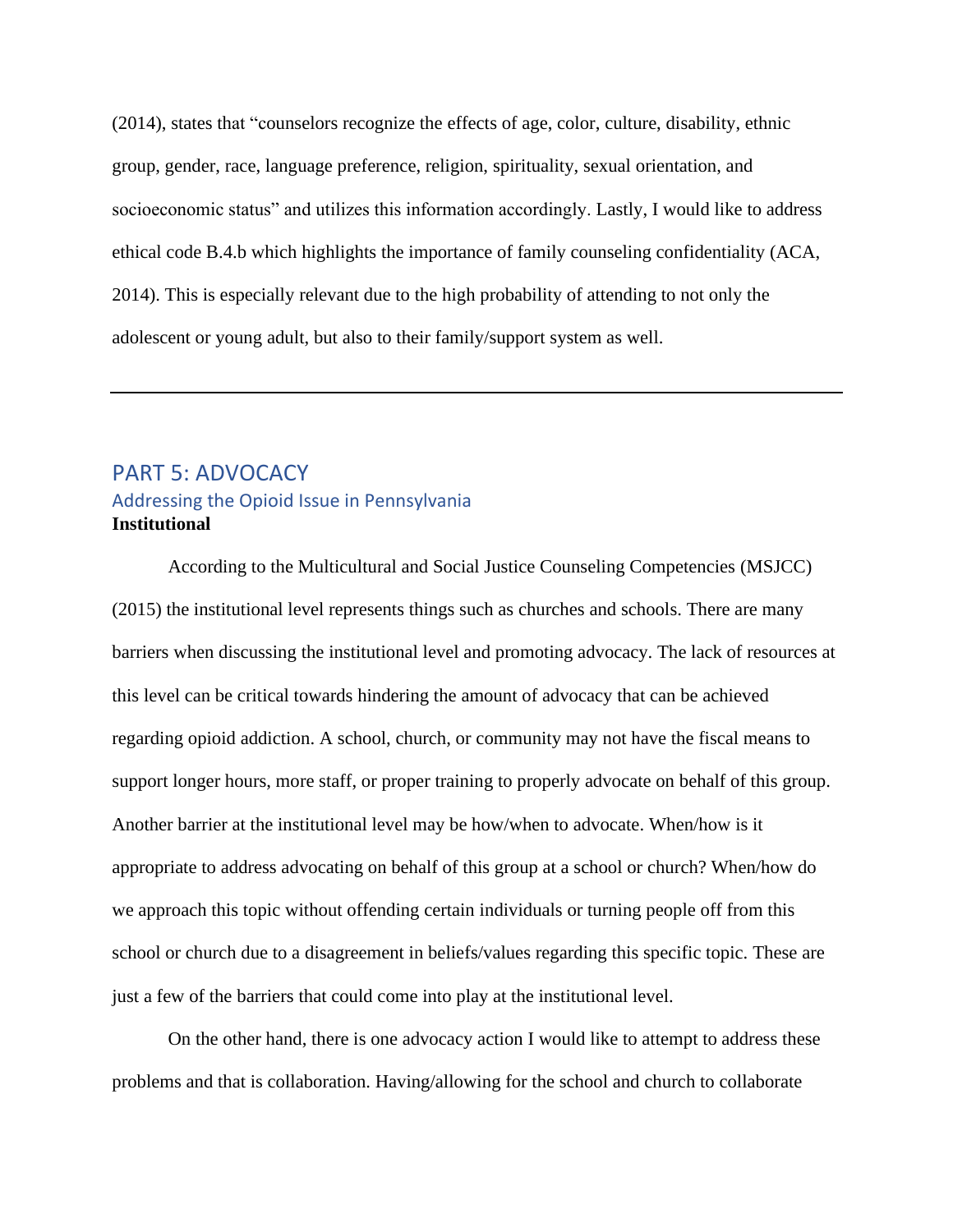towards reaching an achievable and desired goal will allow for maximum advocacy to be achieved at this level. Collaborating could also promote the entire community due to the feeling of connectedness and sharing similar values. Another benefit towards collaboration is that if the schools and churches shared/pooled their resources it could limit the barrier of cost and struggle for resources.

#### **Community**

The MSJCC (2015) states that the community represents the norms, values, and regulations that are embedded into a society by either empowering or oppressing human growth and development. In my opinion, the biggest barrier at this level is the stigma regarding drug use combined with the never-ending debate between is it a choice or a disease. These issues regarding opioid use are quite prevalent and have a harmful effect on the growth and development of advocating.

One way to advocate on the community level is to point out a pattern of inequitable behavior regarding this population and not only bring it to attention, but advocate for systemic change (Toporek & Lewis, 2009). Addressing this barrier of the stigma and improper beliefs regarding opioid use is to properly educate the people on the subject. There are many societal aspects that come into play where people can obtain their values, beliefs, and information from, however if we as counselors were capable of providing an opportunity for people to gain scientific knowledge on the subject which could allow them to make an informed decision would be incredibly beneficial. Advocating on behalf of a population that has little to no support is par for the course of a counselor.

#### **Public Policy**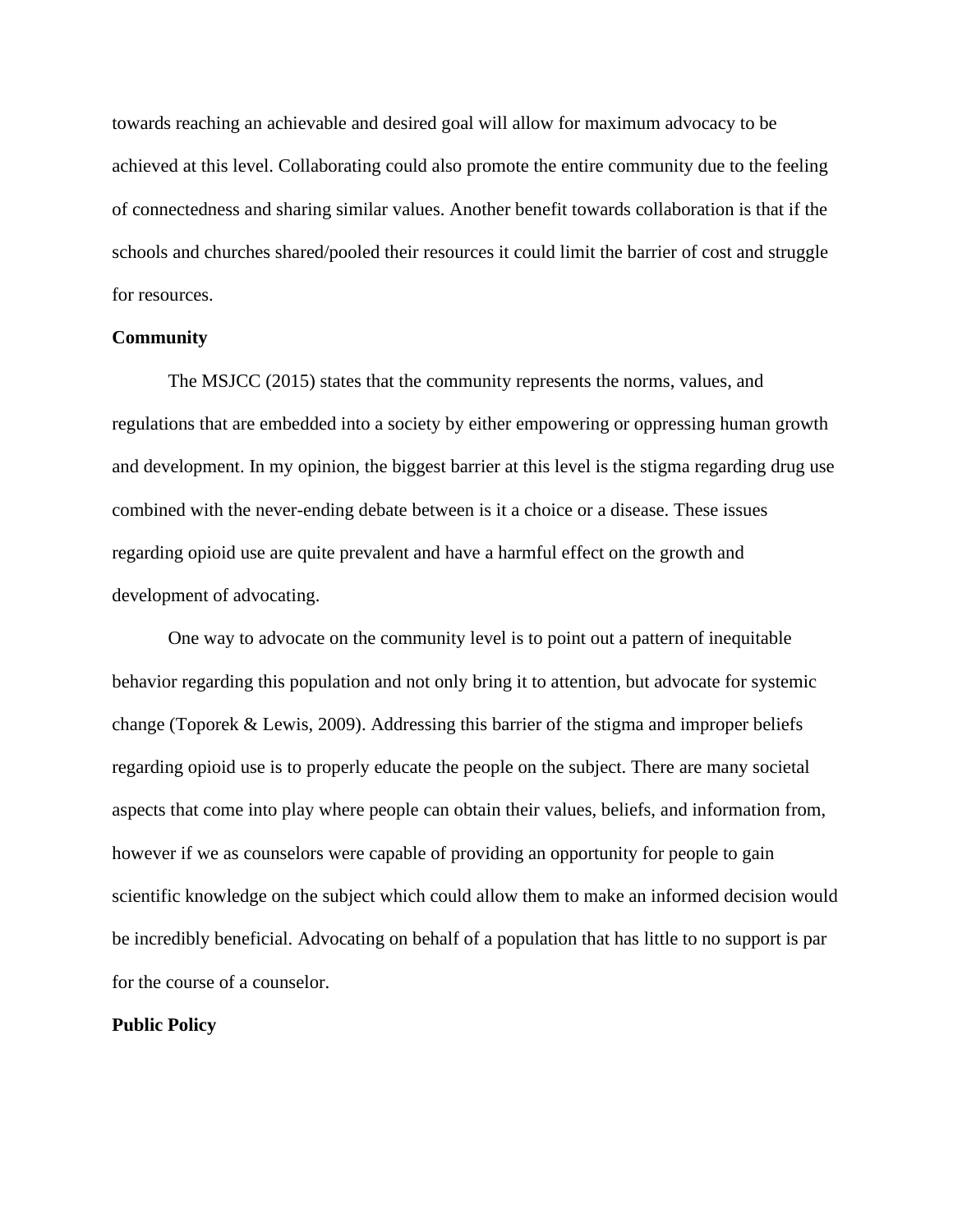According to MSJCC (2015) the public policy level refers to local, state, and federal laws and/or policies that influence human development. Essentially, the difference between the community and public policy level is that the community level are norms, values, and beliefs that each individual person has that effects human development, however the public policy level is what the various levels of government produce as laws which directly effect human development. The barrier at this level is people feel as though they are incapable as an individual of having that large of an impact through advocacy to make changes on such a large scale. It is overwhelming to consider what might need to be done to make a change on a state or federal level whilst attempting to promote advocacy.

Although this seems impossible and overwhelming there are some things that can be done and historically speaking some people have achieved this. First off, simply contacting your local or state officials that would handle these kinds of topics and write them a letter or composed email advocating on behalf of the population. Conducting research at the local, state, or federal level regarding the policies and laws and how they have affected the population (MSJCC, 2015). Pose opportunities to examine other local or state laws/regulations/policies that may be benefiting this population as opposed to the current policies that may be currently enforced at your local or state level. Advocacy has always been a part of the practice for counselors, however it has only recently been accepted as being part of their professional identity (Toporek & Lewis, 2009).

# <span id="page-12-0"></span>**REFERENCES**

American Counseling Association (2014). 2014 ACA Code of Ethics. Retrieved from <https://www.counseling.org/Resources/aca-code-of-ethics.pdf>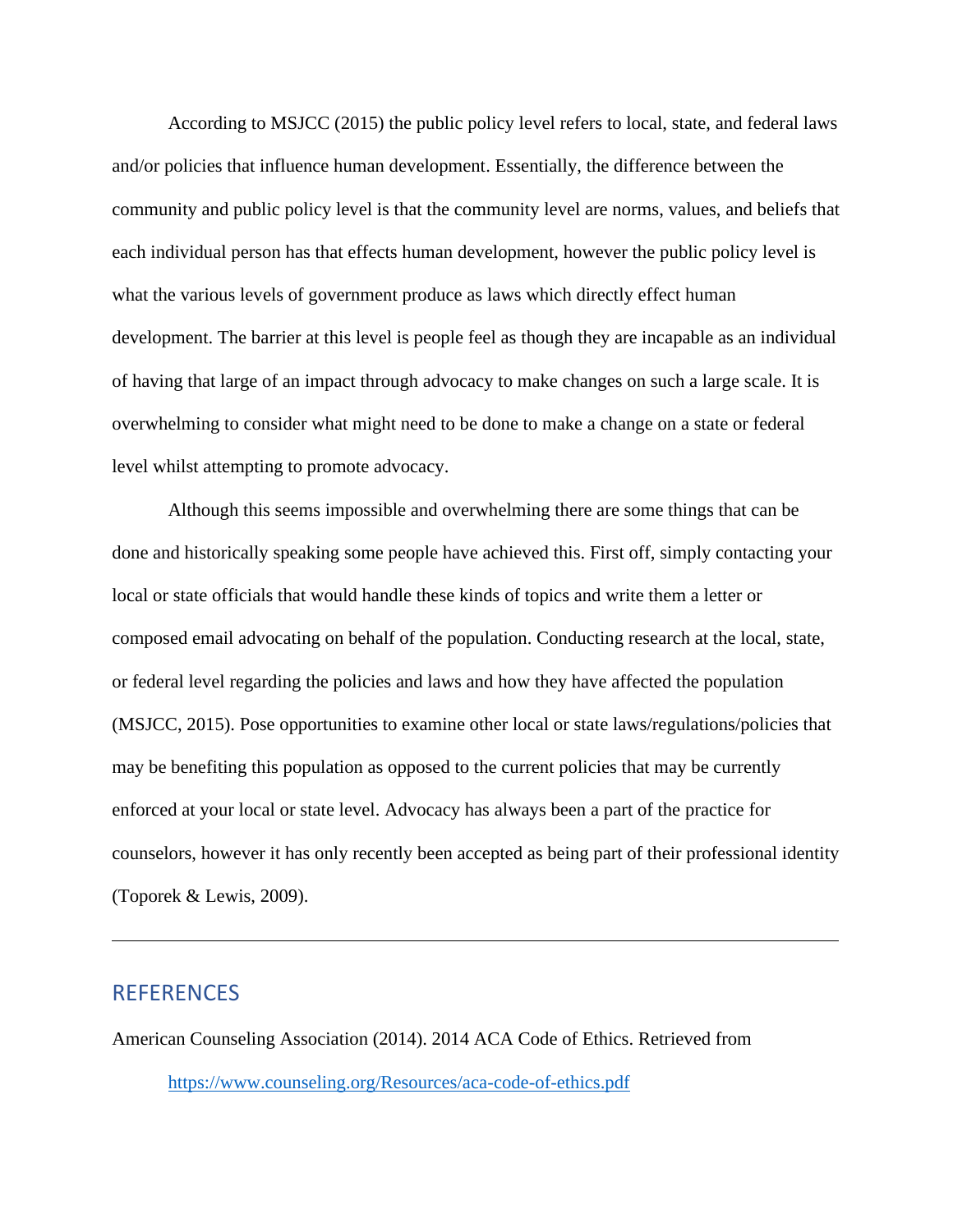- Capuzzi, D., & Stauffer, M. D. (2016). Counseling and psychotherapy theories and interventions. Alexandria, VA: American Counseling Association.
- Capuzzi, D., & Stauffer, M. D. (2020). Foundations of addictions counseling (4th ed.). Boston, MA: Pearson.

CDC. (n.d.). *The social-ecological model: A framework for violence prevention.*

Hudgins JD, Porter JJ, Monuteaux MC, Bourgeois FT. Prescription opioid use and misuse among adolescents and young adults in the United States: A national survey study. PLoS Med. 2019 Nov 5;16(11):e1002922. doi: 10.1371/journal.pmed.1002922. PMID: 31689290; PMCID: PMC6830740.NIDA. 2020, April 3. Pennsylvania: Opioid-Involved Deaths and Related Harms. Retrieved from https://www.drugabuse.gov/drugtopics/opioids/opioid-summaries-by-state/pennsylvania-opioid-involved-deaths-relatedharms on 2021, June 9

Multicultural and Social Justice Counseling Competencies. (2015). Retrieved October 27, 2015, from http://www.counseling.org/docs/default-source/competencies/multicultural-andsocial-justice-counseling-competencies.pdf?sfvrsn=20

Pennsylvania Opioids. (n.d.). Retrieved from https://data.pa.gov/stories/s/9q45-nckt/

Pennsylvania Drug Rehab Centers And Addiction Treatment Programs. (2021, April 14).

Retrieved from https://vertavahealth.com/pennsylvania/

Social Programs that Work (2018). *What works in social policy?* Retrieved from http://evidencebasedprograms.org/.

Substance Abuse and Mental Health Services Administration (SAMHSA): Risk and Protective Factors. Retrieved from https://www.samhsa.gov/sites/default/files/20190718-samhsarisk-protective-factors.pdf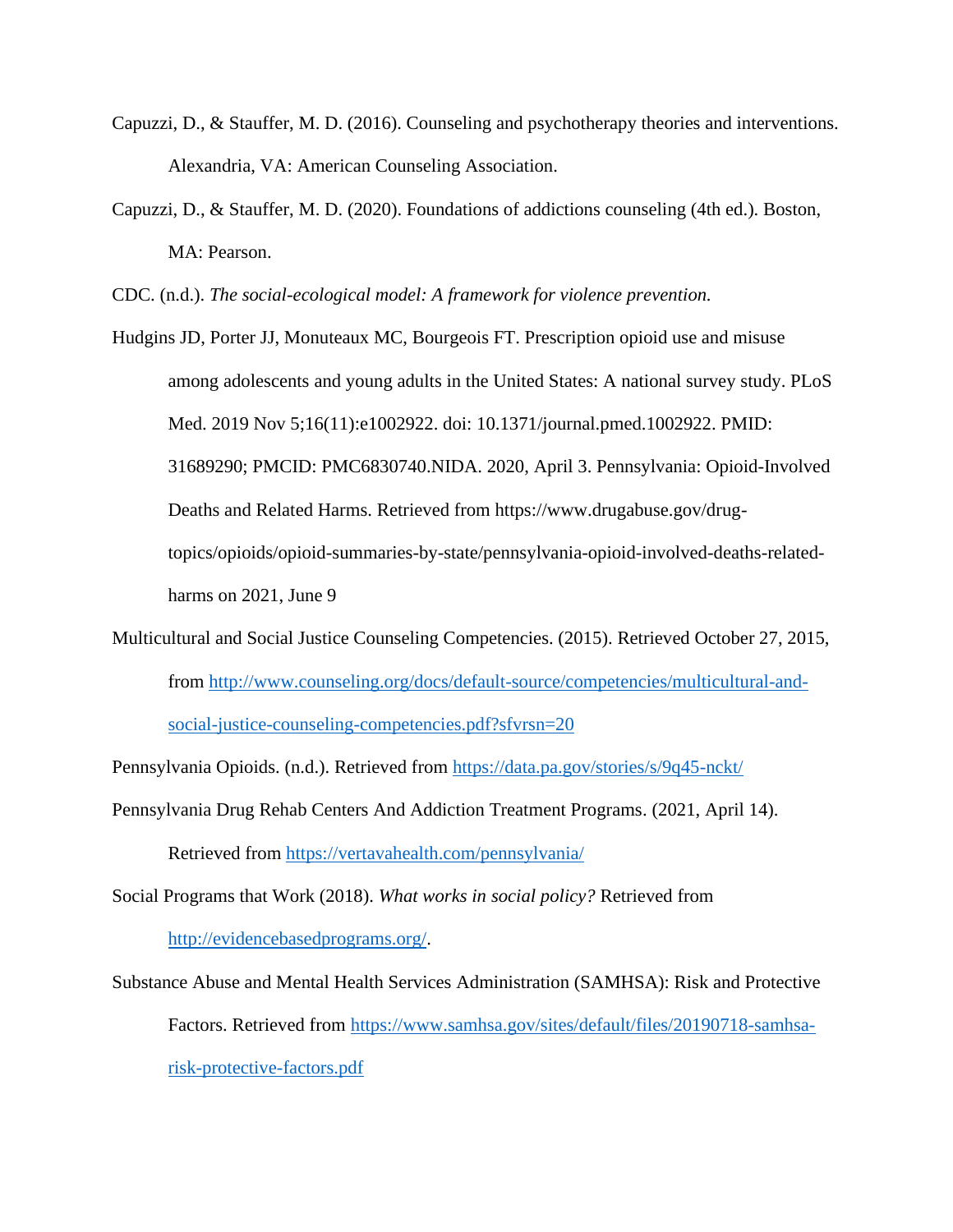- Toporek, R. L., Lewis, J. A., & Crethar, H. C. (2009). *Promoting systemic change through ACA advocacy competencies. Journal of Counseling & Development*, 87, 260-268.
- Tung, L. (2019, June 17). Pa. deaths from suicide, drugs, and alcohol are soaring, according to a new study. Retrieved from https://whyy.org/articles/in-pennsylvania-deaths-of-despairare-50-higher-than-the-national-average/

# <span id="page-14-0"></span>SCHOLARWORKS CONTRIBUTOR AGREEMENT

[Please read the information below and if desired, sign, date, and provide email address in the highlighted section at the end].

## **Scholar Works Publication Consideration**

Scholar Works makes the intellectual output of the Walden University community publicly available to the wider world. By highlighting the scholarly and professional activities of our students and faculty, Scholar Works' rich repository encourages new ideas, preserves past knowledge, and fosters new connections to improve human and social conditions.

If you would like your portfolio from your Counseling 6785 course to be considered for submission to Scholar Works, please review the Scholar Works Contributor Agreement below and agree to the terms and conditions.

Acceptance of the policies and terms of the Scholar Works Contributor agreement

- will not impact your grade
- will not guarantee publication

### **Scholar Works Contributor Agreement**

To administer this repository and preserve the contents for future use, *Scholar Works* requires certain permissions from you, the contributor. By making a submission to *Scholar Works*, you are accepting the terms of this license. However, you do not give up the copyright to your work. You do not give up the right to submit the work to publishers or other repositories.

By including an email contact below, you hereby grant Walden a limited license to review the Submission for the purposes of review of scholarly content; to distribute the Submission to the